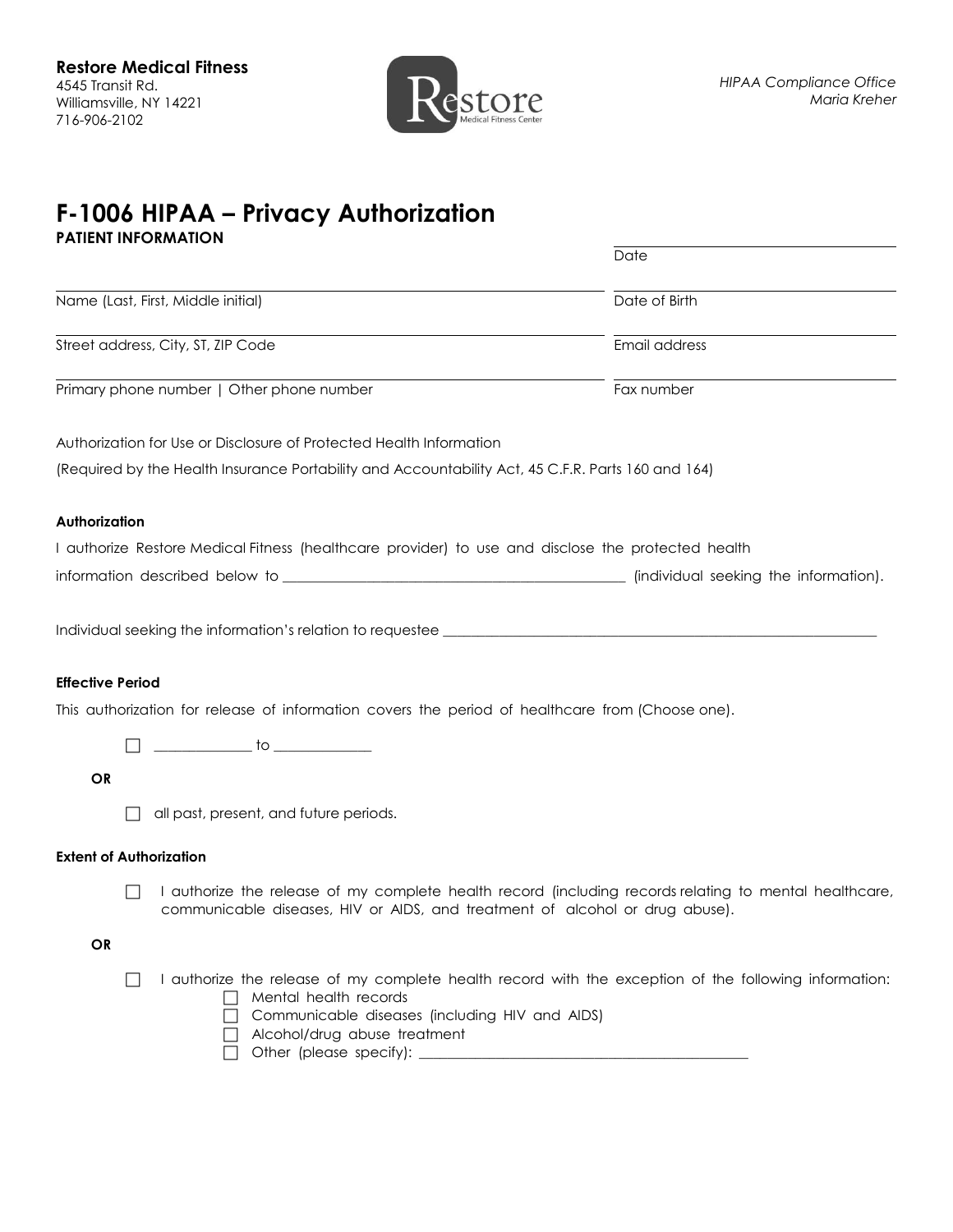This medical information may be used by the person I authorize to receive this information for medical treatment or consultation, billing or claims payment, or other purposes as I may direct.

This authorization shall be in force and effect until \_\_\_\_\_\_\_\_\_\_\_\_\_\_\_\_\_\_\_\_ (date or event), at which time this authorization expires.

I understand that I have the right to revoke this authorization, in writing, at any time. I understand that a revocation is not effective to the extent that any person or entity has already acted in reliance on my authorization or if my authorization was obtained as a condition of obtaining insurance coverage and the insurer has a legal right to contest a claim.

I understand that my treatment, payment, enrollment, or eligibility for benefits will not be conditioned on whether I sign this authorization.

I understand that information used or disclosed pursuant to this authorization may be disclosed by the recipient and may no longer be protected by federal or state law.

Please provide any additional details of the accounting of disclosure request.

Please list Restore Medical Fitness staff member that was contacted regarding this matter:

| Name of Restore Medical Fitness staff member                                               | Date |  |
|--------------------------------------------------------------------------------------------|------|--|
| Signature of patient or personal representative                                            | Date |  |
| Printed name of patient or personal representative and his/her relationship to the patient | Date |  |